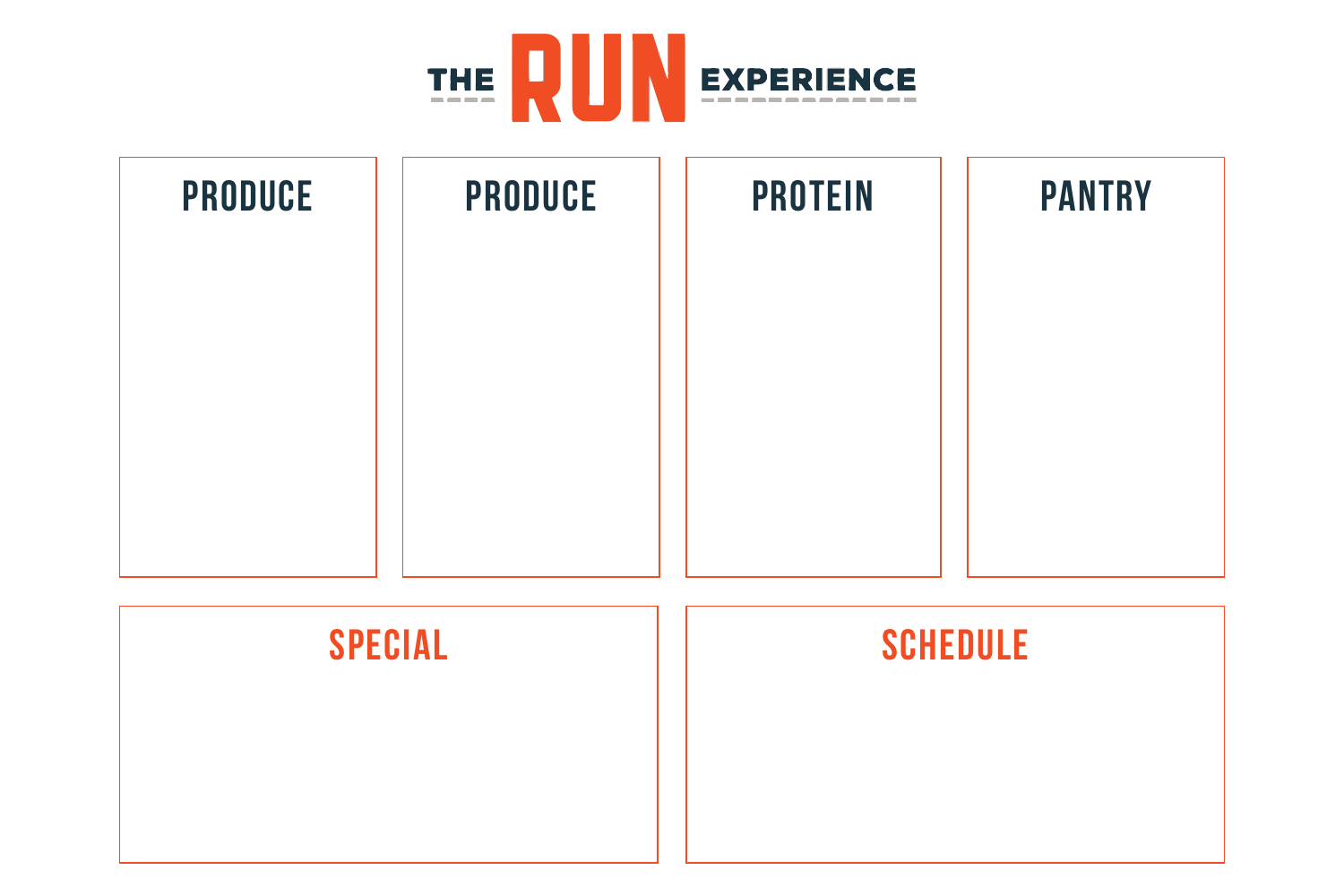

| <b>PRODUCE</b> | <b>PRODUCE</b>                                                                                                                | <b>PROTEIN</b> | <b>PANTRY</b> |
|----------------|-------------------------------------------------------------------------------------------------------------------------------|----------------|---------------|
|                | <b>APPLES</b><br><b>AVOCADOS</b><br>ARTICHOKES<br><b>BANANAS</b><br><b>BUSSETS SPROUTS</b><br><b>CHERRIES</b><br><b>CHARD</b> |                |               |

- making dinner for family so need to double the chicken thigh recipe
- have to go to the special asian market to get the spices for tuesday dinner
- pick up the coconut aminos so i don't have to use soy sauce

# **Special Schedule**

Monday - Lentil burgers w/ parsnip fries Tuesday - jamaican jerk fish tacos Wednesday - work dinner @ gary danko **THURSDAY** Friday Sat/Sun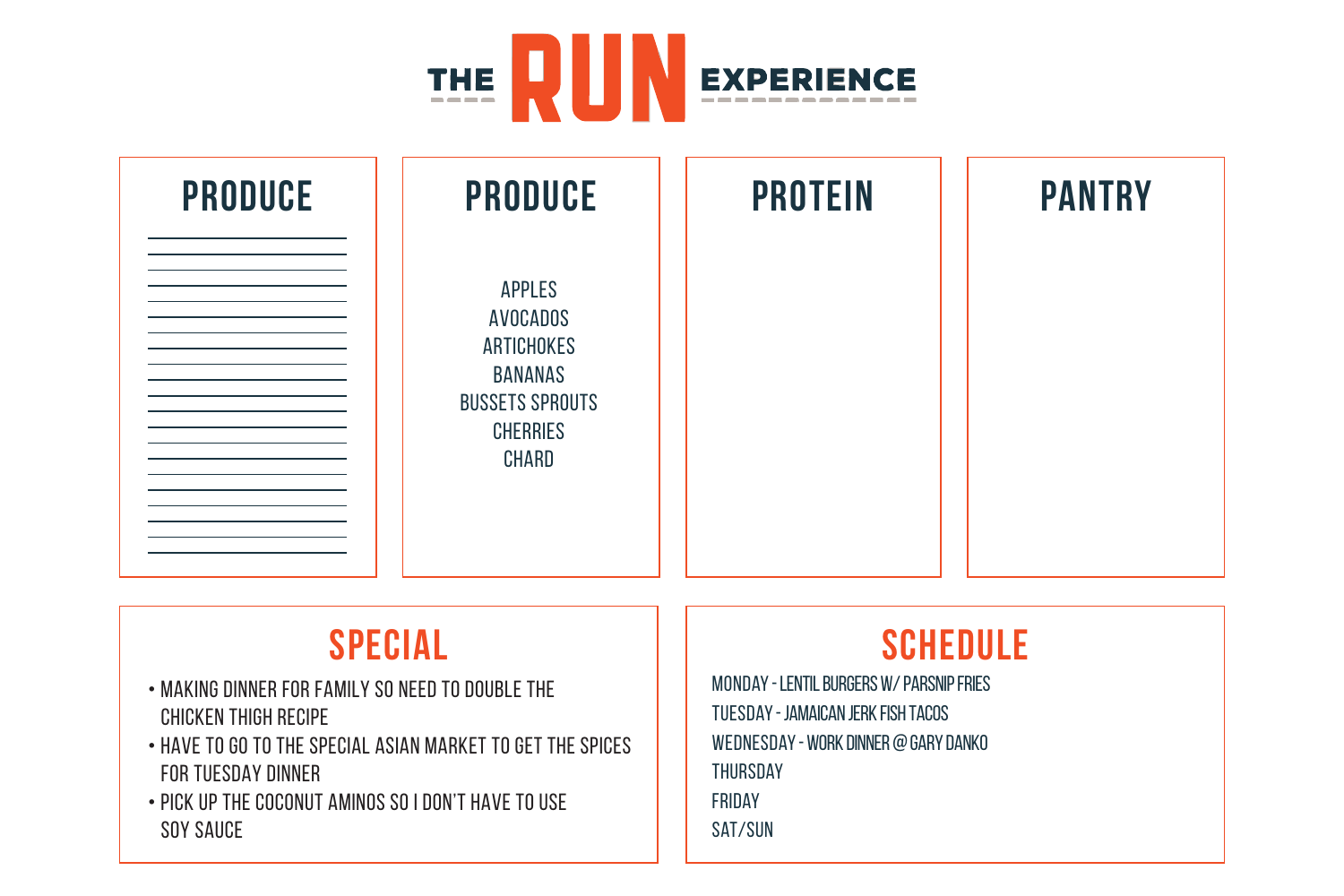

# **FOOD JOURNAL**

|                 | <b>MONDAY</b> | <b>TUESDAY</b> | WEDNESDAY | <b>THURSDAY</b> | FRIDAY | <b>SATURDAY</b> | <b>SUNDAY</b> |
|-----------------|---------------|----------------|-----------|-----------------|--------|-----------------|---------------|
| MEAL 1          |               |                |           |                 |        |                 |               |
| <b>MEAL 2</b>   |               |                |           |                 |        |                 |               |
| <b>MEAL 3</b>   |               |                |           |                 |        |                 |               |
| <b>MEAL 4</b>   |               |                |           |                 |        |                 |               |
| <b>MEAL 5</b>   |               |                |           |                 |        |                 |               |
| <b>MEAL 6</b>   |               |                |           |                 |        |                 |               |
| <b>COMMENTS</b> |               |                |           |                 |        |                 |               |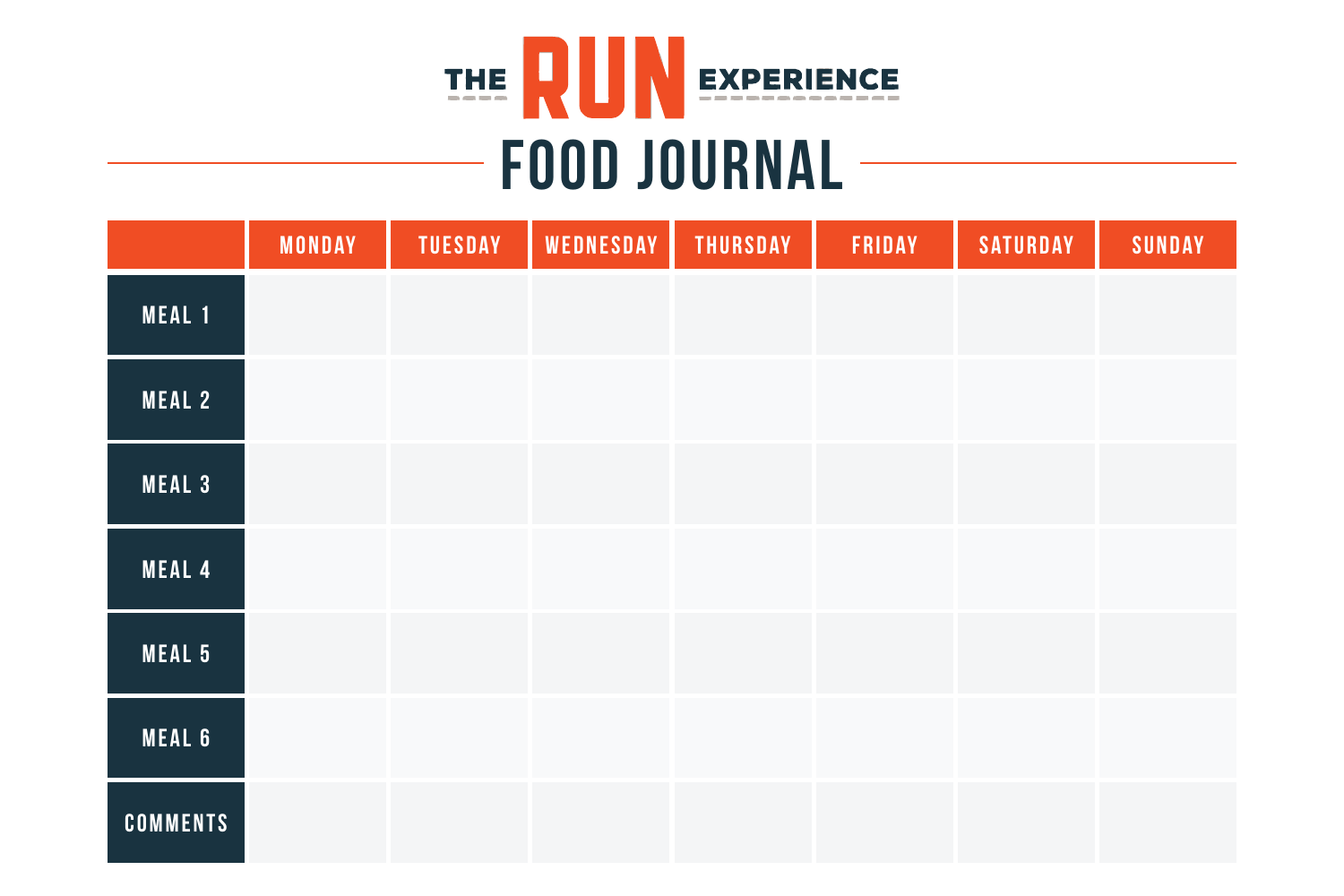

# **FOOD JOURNAL**

|                 | <b>MONDAY</b>                                                                                                                                                                             | <b>TUESDAY</b> | <b>WEDNESDAY</b> | <b>THURSDAY</b> | <b>FRIDAY</b>                                                                                                                                                          | <b>SATURDAY</b> | <b>SUNDAY</b> |
|-----------------|-------------------------------------------------------------------------------------------------------------------------------------------------------------------------------------------|----------------|------------------|-----------------|------------------------------------------------------------------------------------------------------------------------------------------------------------------------|-----------------|---------------|
| <b>MEAL 1</b>   | PRE - RUN SNACK:<br>1/2 AVOCADO WITH<br>1 TBSP HEMP SEEDS<br>SQS HYDRATION =1<br><b>BOTTLE</b>                                                                                            |                |                  |                 |                                                                                                                                                                        |                 |               |
| <b>MEAL 2</b>   | POST - RUN BREAKFAST:<br>CILANTRRO BLUEBERRY<br>SMOOTHIE CALMOND MILK,<br>PROTEIN POWDER, BERRIES<br>CILANTRO, MACA, 1/2 AVOCADO<br>2TBSP FLAXSEED 2 TBSP GREEN<br>POWDER, SEA SALT. ICE) |                |                  |                 |                                                                                                                                                                        |                 |               |
| <b>MEAL 3</b>   | 1 BOTTLE WATER W/<br>SEA SALT, GRAPEFRUIT<br>AND 1/2 TSP RAW<br>Honey                                                                                                                     |                |                  |                 | <b>INCLUDE EVERYTHING YOU EAT AND</b><br>DRINK, PORTION SIZES, WHAT TIME,<br>HOW YOU FELT BEFORE AND AFTER,<br>HOW IT EFFECTED YOUR TRAINING,<br>SLEEP, DIGESTION ETC. |                 |               |
| <b>MEAL 4</b>   | LUNCH: 3C GREENS, 60Z<br>GRILLED SALMON, 1/3C<br>STRAWBERRIES, 1/3C<br>BLACK BEANS, 1/2C<br>LEFTOVER ASPARAGUS, 1/4C<br>WALNUTS, 1 TBSP<br>DRESSING - 80Z WATER                           |                |                  |                 |                                                                                                                                                                        |                 |               |
| <b>MEAL 5</b>   | DINNER - 602 GROUND BISON W/<br>TOMATE PASTE, GARLIC, ONIONS, 1<br>SMALL ROASTED SWEET POTATO<br>W/ 2 TBSP COCONUT OIL<br>AND 2 C SAUTEED KALE                                            |                |                  |                 |                                                                                                                                                                        |                 |               |
| <b>MEAL 6</b>   | PRE-BED COLLAGED,<br>TURMERIC<br><b>GOLDEN MILK</b>                                                                                                                                       |                |                  |                 |                                                                                                                                                                        |                 |               |
| <b>COMMENTS</b> | FELT GREAT ALL DAY,<br>NO DIPS IN ENERGY, RUN WAS<br>FASTER THAN NORMAL, HAD 9<br>HRS SLEEP SO THAT HELPED<br>WAS THIRSTY AFTER DINNER?                                                   |                |                  |                 |                                                                                                                                                                        |                 |               |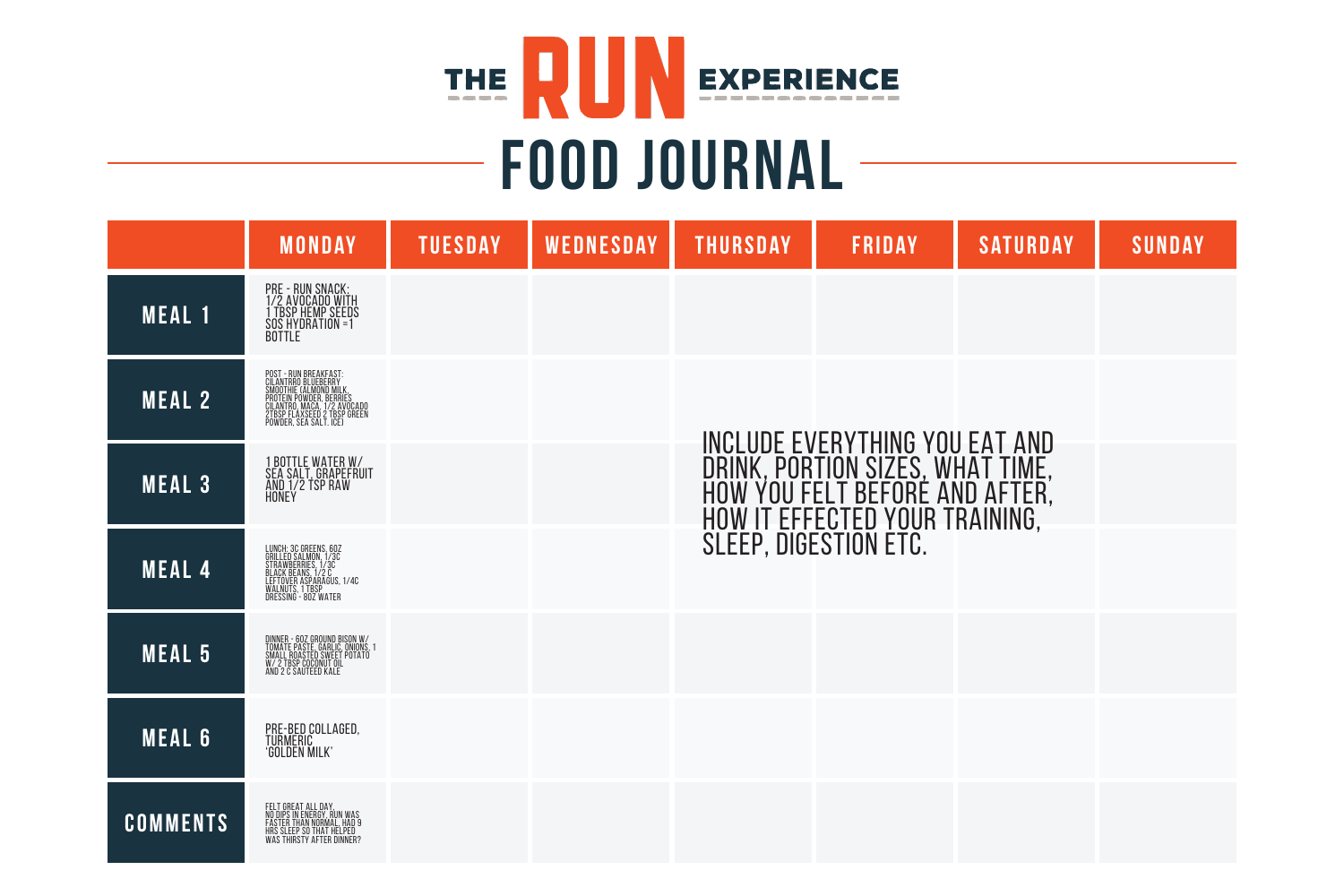



#### Hoisin Salmon w/ Zucchini Slaw Maple Tempeh Sriracha Burgers Chili Cashew Shrimp Noodles







### Jamaican Jerk Tacos Butternut Grain Bowl Sweet & Spicy Sriracha Meatballs



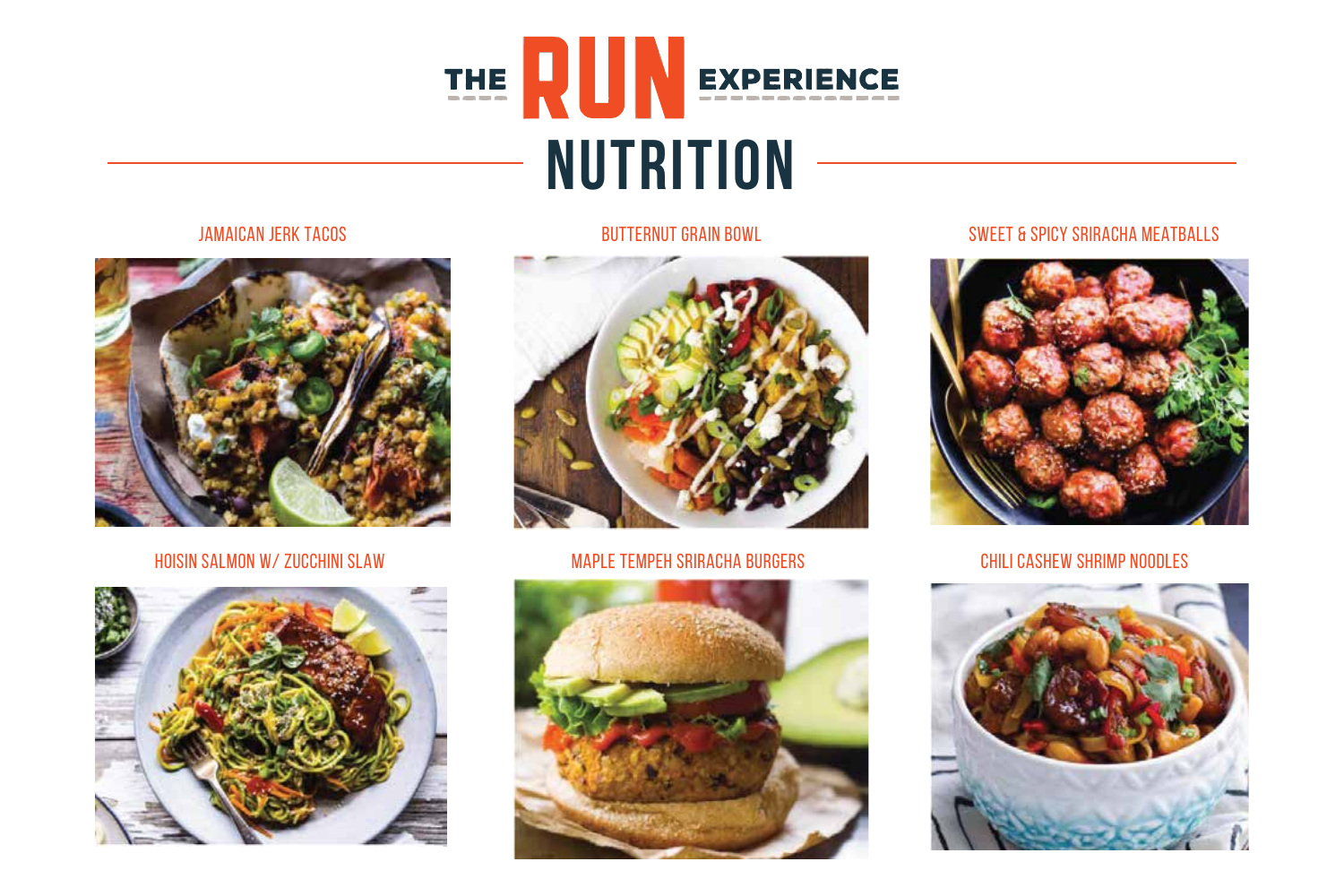

# **Sweet & Spicy Sriracha Meatballs**

# **Ingredients For the Meatballs**

1 lbs ground beef or chicken (90- 95% Lean) 2 tbsp or more Sriracha 1 tbsp apple cider vinegar 1 tsp minced garlic 1/4 tsp sea salt dash of black pepper 2 tbsp tapioca or potato starch (arrowroot starch works too) 1/2 tsp ground ginger 1 whisked egg Garnishes - cilantro, chili pepper, optional coconut sugar to top.

# **For the sweet and spicy Sriracha Sauce**

1/4 cup diced onion or shallot 1 cup crushed tomatoes (drained excess water if used canned) 1/2 cup natural ketchup 3-4 tbsp Sriracha ( more the spicer) crushed pineapple (about 1/2 cup drained to mix into the sauce) 1.5 tbsp Apple Cider Vinegar 1/4 tsp ground ginger 1 tbsp red pepper flakes (to make spicier add more) 2 tbsp maple syrup or honey 1 tbsp minced garlic salt/pepper to taste

#### **Instructions:**

1. Preheat oven to 450F.

- 2. Place all your meatballs ingredients (whisked egg last) in a large bowl. Using a hands or a mixer, mix all ingredients until combined. I find a stand mixer works best.
- 3. Next Roll meat batter into balls (a little larger size than a golf ball). Place on greased baking sheet. Bake at 450F for 12-14 minutes or until they are firm and slightly cooked/browned.
- 4. While the meatballs are baking, blend up your your sweet and spicy Sriracha sauce.
- 5. Blend together all ingredients listed in the sauce. Best to use a hand held blender, food processor, or blender. Then pour the sweet and spicy sauce in medium pan.
- 6. Bring to a soft boil then reduce. Place your baked meatballs in sauce. Add 1/2 cup crushed pineapple (drained if canned).
- Simmer for 10 -15 minutes coating all the meatballs evenly.
- 7. Once cooked, remove and Garnish with extra cilantro, chili pepper flakes, and optional sprinkle of coconut sugar to top.
- 8. If not serving right away, keep in sealed container in fridge or freeze for later.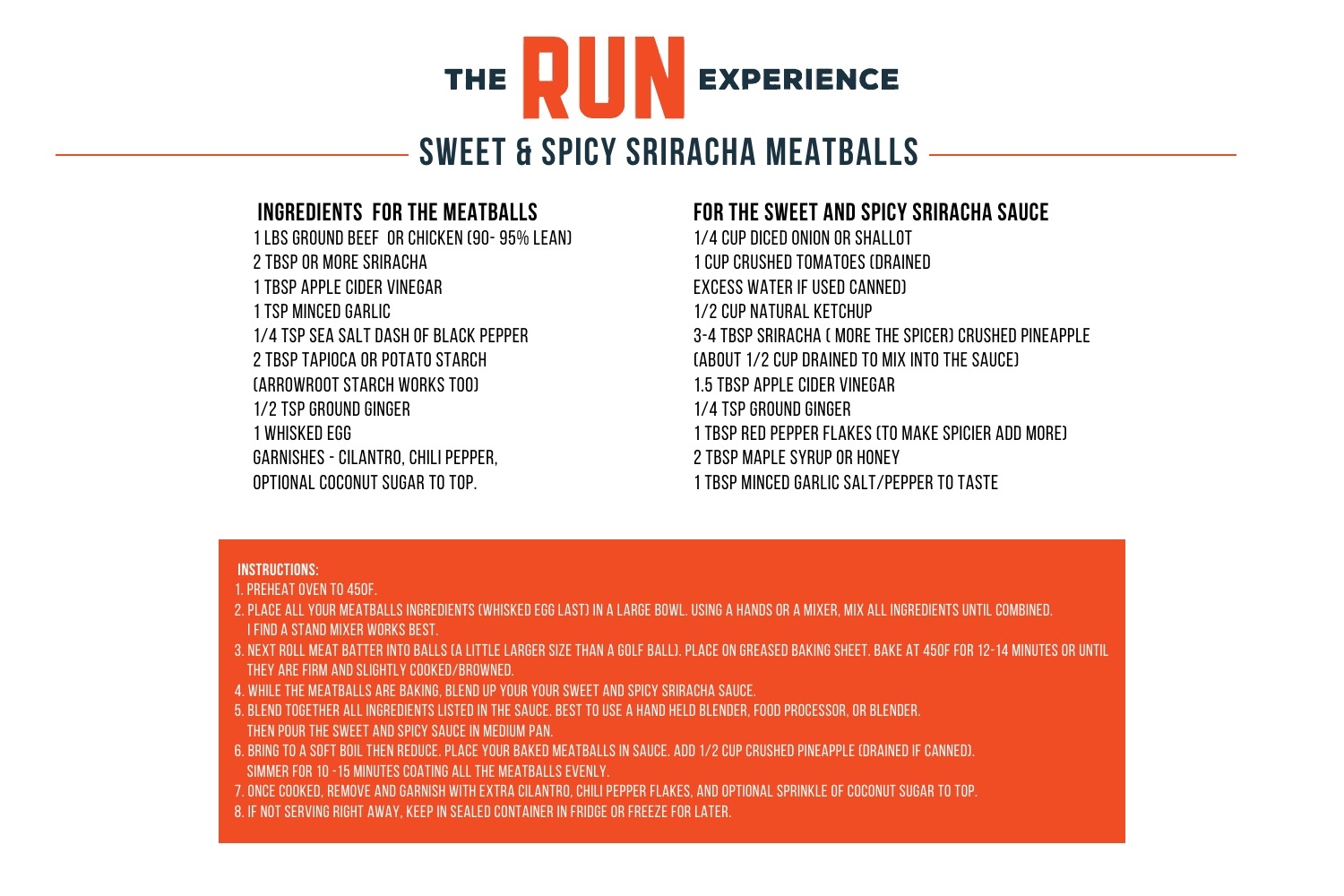# Ш **EXPERIENCE THE**

# **Hoisin Salmon with Zucchini Slaw**

### **INGREdients**

**GLAZE** 

juice of 2 limes

1/4 teaspoon red pepper flakes

1/4 cup Liquid Aminos or low sodium soy sauce

1/4 cup hoisin sauce

1 (1 1/2 inch) piece fresh ginger, peeled and chopped 2 cloves garlic, pressed

2 (6oz) salmon fillets

## **Zucchini Slaw**

2 large zucchini, spiralized 3 scallions, thinly sliced 2 carrots, peeled, spiralized 1 red bell pepper, spiralized 1 yellow bell pepper, spiralized 2 tablespoons chopped fresh cilantro 1 teaspoon white sesame seeds, for garnish

if you don't have a spiralizer - you can use a grater or veggie peeler or mandolin

#### **Instructions:**

**1. Preheat the oven to 400 degrees F. Line a baking sheet with parchment paper. 2. Make the glaze. Place all the ingredients for the glaze in a food processor and pulse until smooth. 3. Place a medium skillet over medium high heat. When water flicked onto the skillet sizzles, add the prepared glaze, reserving 1/4 cup in a small bowl. 4. Simmer until the glaze has reduced and thickened into a syrup, about 15 minutes. 5. Remove pan from the heat Set the salmon fillets on the prepared baking sheet and brush with a thin layer of the reserved glaze. Bake the salmon for 9-12 minutes or until it is opaque and flakes easily. 6.Meanwhile, heat a large skillet over medium-high heat. When water flicked into the skillet sizzles, add the zucchini, scallions, carrots and bell pepper and cook until al dente, about 3 minutes. 7. Drain the vegetables in a colander, then return them to the skillet over high heat and immediately pour over the reserved glaze. Toss to coat with the glaze for about 1 minutes, then stir in the cilantro. 8. Divide the slaw between two plates and top each with a salmon fillet. Garnish with sesame seeds**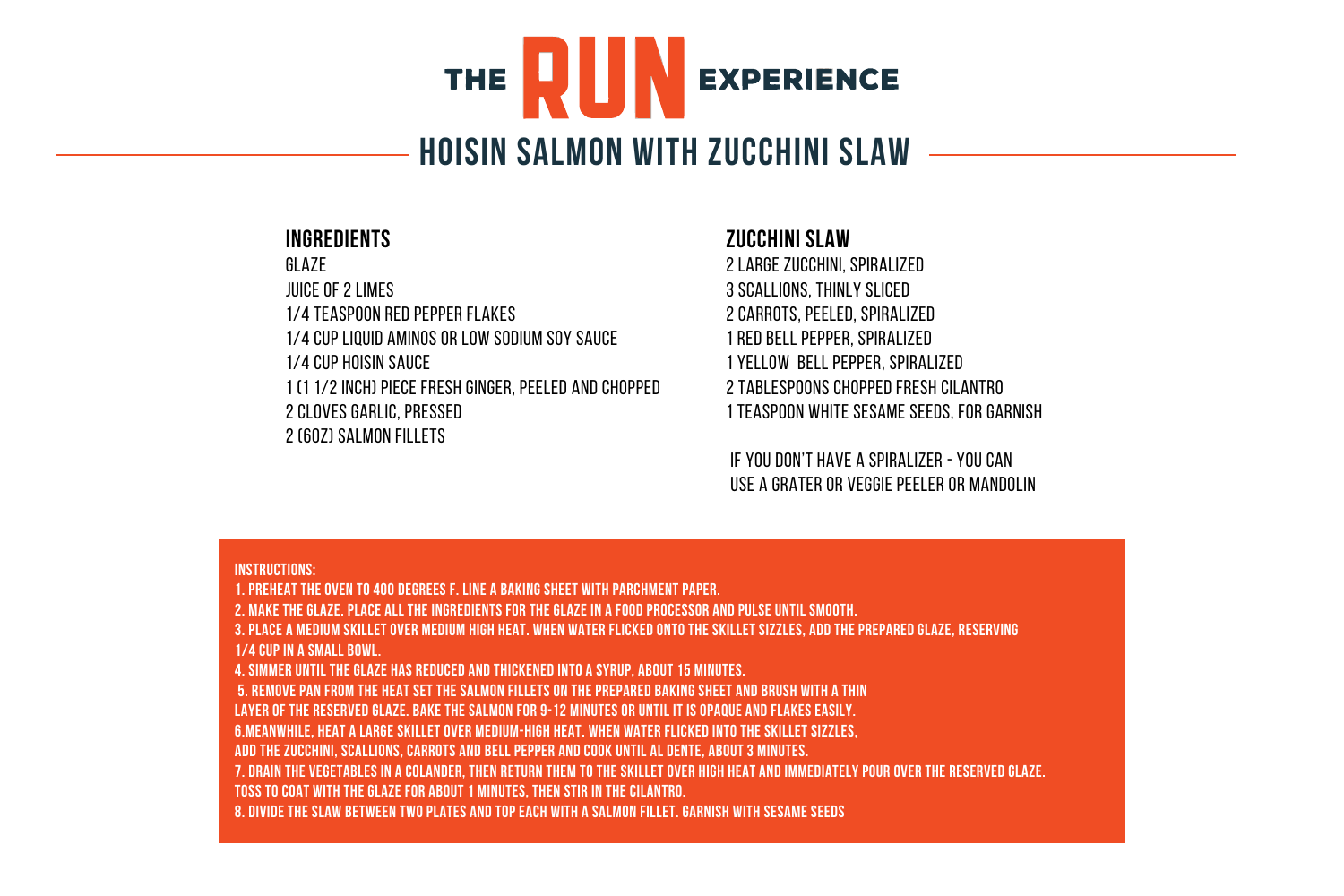# UШ EXPERIENCE **THE**

# **Jamaican Jerk Fish Tacos with Cauliflower Fried Rice**

# **INGREdients**

1 pound salmon, left whole or cut into steaks 2 tablespoons olive oil 1 1/2 teaspoons cumin 1 1/2 teaspoons chili powder 1/2 teaspoon curry powder 1/2 teaspoon all-spice 1/4 teaspoon cayenne pepper 1/4 teaspoon cinnamon salt + pepper juice from 1 orange + lime corn or flour tortillas, warmed plain greek yogurt, for serving

# **Cauliflower Fried Rice**

4 cups cauliflower rice (about 1 large head cauliflower  $3$  tbsp coconut oil salt + pepper 1/2 cup cooked black beans 1/4 cup fresh cilantro, chopped

# **Pineapple Salsa (totally optional)**

1 ripe pineapple 1 tablespoon coconut oil 1-2 jalapenos, seeded, + chopped (i used 2) juice of 1 lime 1/3 cup fresh cilantro, chopped salt, to taste

#### **Instructions:**

**1. Place the salmon in a 9x13 inch pyrex pan and rub with olive oil. In a small bowl, combine the cumin, chili powder, curry powder, all-spice, cayenne, cinnamon and a pinch of salt + pepper. Rub the spice mixture over the salmon. Drizzle over the orange juice and lime juice. Cover and place the salmon in the fridge while you prepare the rice and salsa.**

**2.IF you want to make your own- Pineapple Salsa… you can use regular salsa, mango or any other fruit salsa from the store to sweeten it up. Skip to step 4 if not making your own.** 

**3. Preheat the oven to 450 degrees f. Rub the pineapple with coconut oil and place on a parchment lined baking sheet. Add the jalapeño. Roast for 20 minutes or until the pineapple is charred and caramelized. Turn the pineapple half way through cooking. Remove from the oven and let cool.Once the pineapple is cool enough to handle, finely chop the pineapple and add to a bowl.**

**Remove the seeds from the jalapeño, chop and add to the bowl with the pineapple. Stir in the lime juice, cilantro and a pinch of salt. 4.Start the cauliflower rice- it will take 15min to cook out the moisture. Combine ingredients in large skillet and cook until golden brown and moisture is removed.** 

**5. Place a large cast iron skillet or grill pan on high heat, or preheat the grill to high.Once hot, add the fish and cook until your desired doneness is reached. I cooked about 4 minutes per side. Remove from the heat. Using a fork, flake the salmon into pieces. 6. to assemble your tacos, add the cauliflower rice to the warmed corn tortillas. Add the salmon and top with pineapple salsa and a dollop of yogurt and pumpkin seeds if desired. Garnish with fresh cilantro and limes. EAT!**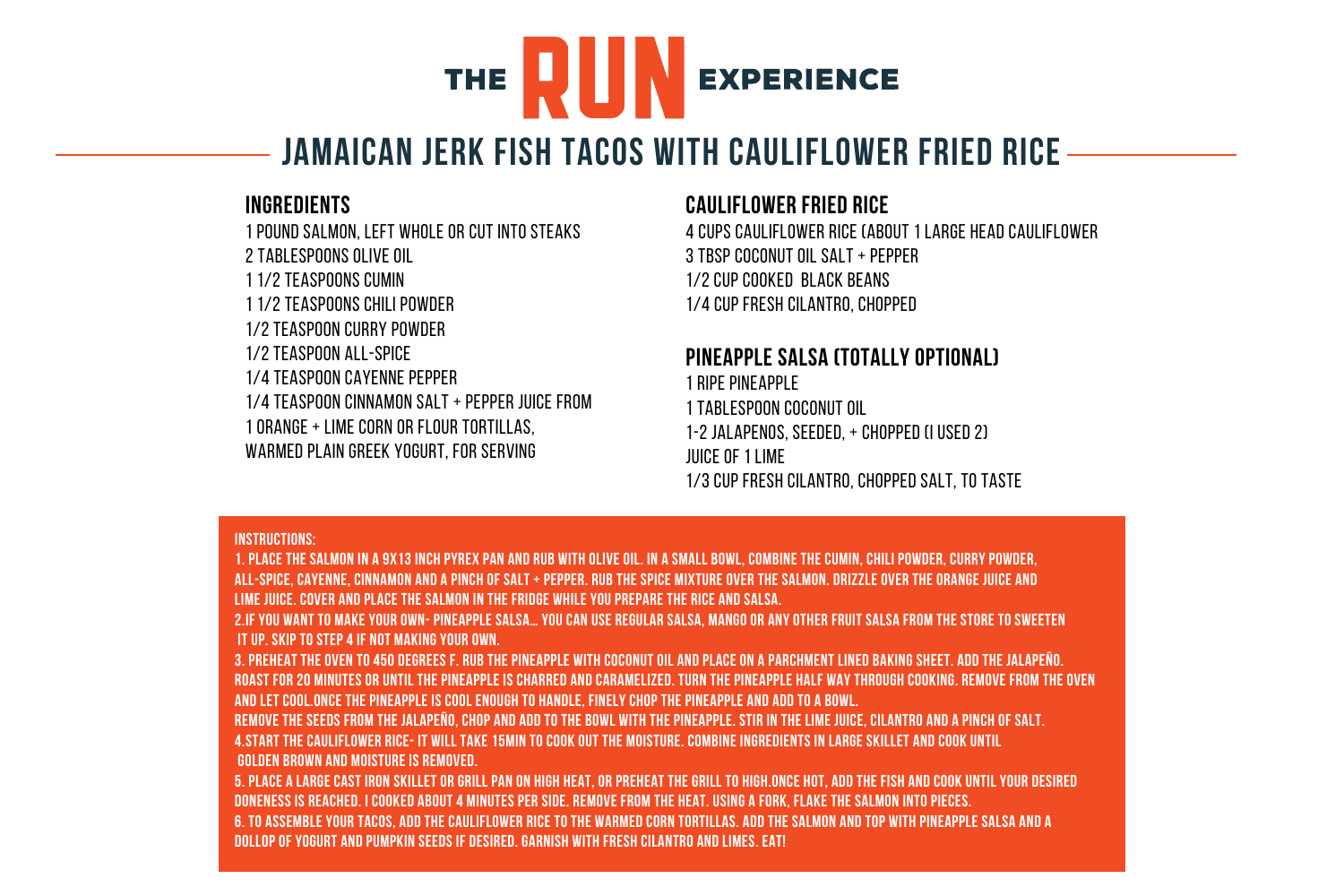# RUI. **THE EXPERIENCE Chili Cashew Shrimp Noodles**

## **INGREdients**

7-8 ounces uncooked rice noodles 2 tablespoons honey 2 tablespoons fish sauce 1/4 cup soy sauce 1/4 cup hoisin sauce 2 tablespoons fresh lime juice (about 1 lime) 2 tablespoons peanut or sesame oil 1 pound raw shrimp, peeled and deveined 1 clove garlic, minced or grated 4 red chillies, seeded + chopped

1 red bell pepper, sliced into matchsticks 2 cups cauliflower florets 1/2 cup whole roasted cashews 4 green onions, chopped 1/4 cup fresh cilantro, chopped

#### **Instructions:**

**1.Bring a large pot of salted water to a boil. Cook the rice noodles according to package directions, leaving the noodles with just a bit of a bite as they will continue to cook in the sauce. Drain the noodles. 2.In a bowl combine the honey, fish sauce, soy sauce, hoisin sauce and lime juice. Set aside. 3.Heat a large sided skillet or wok over medium high heat. Add 1 tablespoon of the peanut or sesame oil and the shrimp in an even layer. Sear the shrimp until cooked through, about 2-3 minutes per side. 4. Remove the shrimp from the pan. Add the second tablespoon of oil and the garlic, red chillies and red peppers. Sauté for 3-5 minutes or until just soft. Add the cashews and stir fry for about a minute. Add the sauce and the shrimp back to the pan. stir and cook one more minute. Add the noodles and stir for 2-3 minutes. 5. Remove from the heat and stir in the green onions and cilantro. Serve.**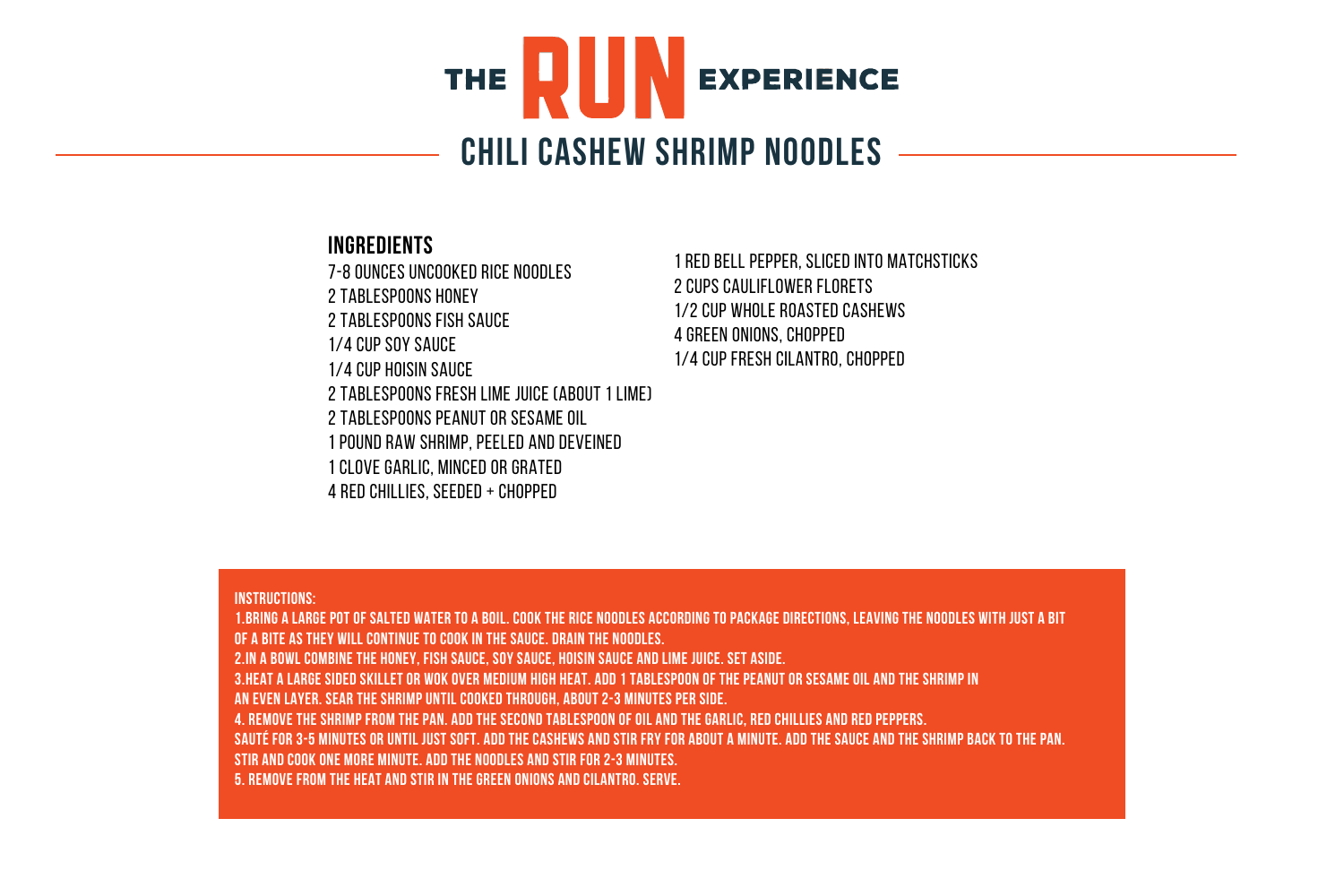

# **Maple Tempeh Sriracha Burgers**

# **INGREdients**

1 (8 ounce) package tempeh 1 cup GF oats 1 small onion, diced 2 garlic cloves, minced 1 cup diced carrots (about 2 carrots) 3/4 cup canned black beans, drained and rinsed 2 tablespoons sriracha sauce (or to taste) 2 tablespoons soy sauce or tamari 2 tablespoons maple syrup 1/2 teaspoon liquid smoke Oil or cooking spray, for grilling 4c halved brussels sprouts - 2tbsp olive oil, cayenne pepper and roasted in oven at 425 for 20 minutes.

For serving: 4 to 6 lettuce burger 'buns' Ketchup Sriracha sauce Avocado slices Tomato slices Caramelized Onions

#### **Instructions: Serves 4**

**1. Pour a few inches of water into a medium saucepan and fit it with a steamer basket. Break the tempeh into 5 or 6 chunks and place them in the basket. Set the pan over high heat and bring the water to a boil. Lower heat so the water is at a simmer, cover, and allow the tempeh to steam for 10 minutes. Alternatively, if you don't have a steamer basket, you can place the tempeh pieces right into the water. After 10 minutes, remove the saucepan from the heat, transfer the tempeh pieces to a plate, and allow them to cool a bit while you gather your other ingredients.**

**2. Place the oats into the bowl of a food processor fitted with an S-blade. Blend to a powder, then add the steamed tempeh, onion, garlic, carrots, beans, sriracha sauce, soy sauce or tamari, maple syrup, and liquid smoke to the bowl. Pulse until ingredients are finely chopped and well mixed, scraping down the bowl between pulses as needed.**

**3.Shape the tempeh mixture into 4 to 6 patties.**

**4. Lightly oil a large skillet and place it over medium heat. Working in batches if needed, place the patties into the skillet and cook for about 4 minutes on each side, until nicely browned.**

**5.Stuff the patties into buns and top with ketchup, extra sriracha sauce, avocado, lettuce, and tomato slices. Serve with roasted brussels sprouts.**